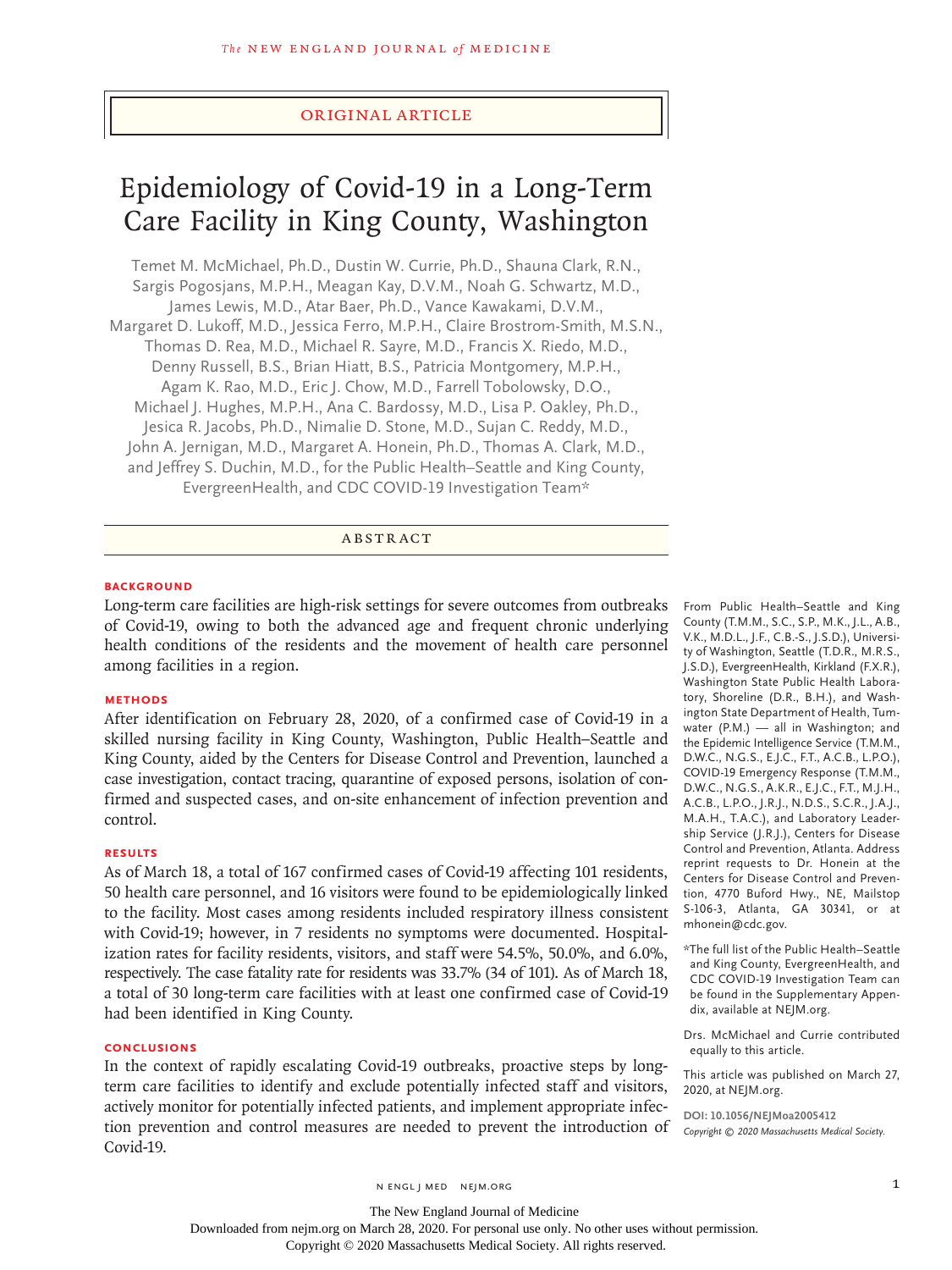N DECEMBER 31, 2019, CHINA RE-<br>ported a cluster of pneumonia cases of<br>unknown cause that would later be iden-<br>tified as severe acute respiratory syndrome coroported a cluster of pneumonia cases of unknown cause that would later be identified as severe acute respiratory syndrome coronavirus 2 (SARS-CoV-2).<sup>1-3</sup> Patients with the illness, called coronavirus disease 2019 (Covid-19), frequently present with fever, cough, and shortness of breath within 2 to 14 days after exposure.<sup>4</sup> As of March 23, 2020, there had been 332,930 confirmed cases of Covid-19 reported globally, and 14,510 deaths had been reported.<sup>5</sup> In recognition of the widespread global transmission of Covid-19, the World Health Organization declared Covid-19 to be a pandemic on March 11, 2020.<sup>6</sup> The first case of Covid-19 in the United States was diagnosed on January 20, 2020, in Snohomish County, Washington, in a person who had recently traveled to Wuhan, China.<sup>7</sup>

On February 28, Public Health–Seattle and King County (PHSKC) was notified of a positive Covid-19 test result from a patient who had been admitted to a local hospital and tested on the basis of newly revised testing criteria from the Centers for Disease Control and Prevention (CDC).<sup>8</sup> The patient resided in Facility A, a skilled nursing facility with approximately 130 facility residents and 170 staff. When the initial case was confirmed on February 28, 2020, PHSKC and the CDC immediately began case investigation, contact tracing, quarantine of exposed persons, isolation of persons with confirmed or suspected Covid-19, and on-site enhancement of infection prevention and control. Some of the information obtained through the investigation was rapidly reported through a Morbidity and Mortality Weekly Report.9

### Case Report

On February 27, 2020, PHSKC was notified of a 73-year-old woman with cough, fever, and shortness of breath who resided in Facility A, in which a cluster of unexplained febrile respiratory illness was occurring. The index patient had symptom onset on February 19 and worsening respiratory status requiring supplemental oxygen for 5 days before she was transferred to a local hospital on February 24, 2020. At the hospital, she was found to be febrile (temperature as high as 39.6°C), with tachycardia, tachypnea, and hypoxemia (oxygen saturation, 83% while she was breathing ambient air). She became more hypoxemic over the next 24 hours, despite bilevel positive airway pressure (BiPAP), and was intubated on February 25, 2020, because of respiratory failure. A computed tomographic (CT) scan of the chest revealed diffuse bilateral pulmonary infiltrates. Her medical history included insulin-dependent type II diabetes mellitus, obesity, chronic kidney disease, hypertension, coronary artery disease, and congestive heart failure. She had no known travel or contact with persons known to have Covid-19.

Multiplex viral respiratory panel and bacterial cultures (sputum and bronchoalveolar lavage) were unrevealing. The CDC testing criteria for Covid-19 had been recently revised to include severely ill persons for whom no cause had been identified.10 On February 27, an astute clinician requested Covid-19 testing on the basis of the new CDC criteria allowing testing in cases of severe, unexplained pneumonia despite the lack of an epidemiologic link and obtained nasopharyngeal and oropharyngeal swabs and a sputum specimen to test for SARS-CoV-2 by real-time reverse-transcriptase polymerase chain reaction (rRT-PCR). On February 28, 2020, results were positive, 9 days after symptom onset and 4 days after hospital admission. The patient died on March 2, 2020.

# Methods

In response to the travel-associated case of Covid-19 in neighboring Snohomish County, PHSKC activated its emergency response on January 20, 2020, and began active surveillance for Covid-19, focused on identifying cases of suspected and confirmed Covid-19 and tracing contacts. PHSKC collects data on demographics, clinical status, and results of laboratory testing gathered from Covid-19 case investigations into its local surveillance database and analyzes these data in combination with laboratory records and case reports obtained from the Washington Disease Reporting System.

On receiving notification on February 28 of the Covid-19 diagnosis for the index patient, who was a resident of Facility A, PHSKC immediately began an investigation of the cluster of Covid-19– like illness that was occurring in this facility. A CDC field team arrived on March 1, at the request of PHSKC, to assist with the investigation.

The New England Journal of Medicine

Downloaded from nejm.org on March 28, 2020. For personal use only. No other uses without permission.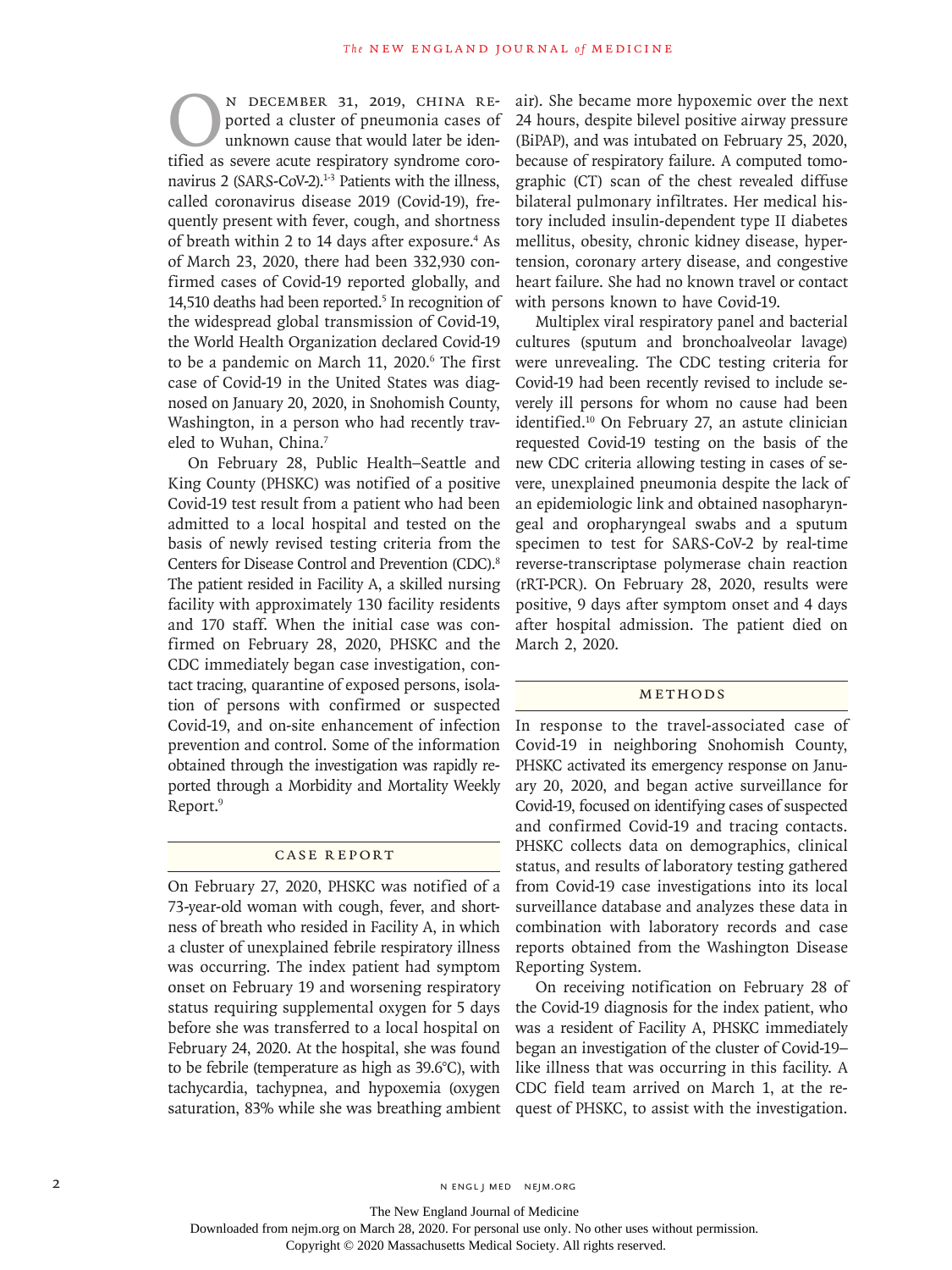Facility residents, visitors, and health care personnel with confirmed Covid-19 were interviewed by telephone to collect information on symptoms, severity, coexisting conditions, travel history, and close contacts with known Covid-19. Guidance related to self-isolation, self-quarantine, and testing for symptomatic close contacts was provided during interviews, as appropriate. If a case patient was unable to be interviewed (e.g., because the patient had been intubated), a proxy was asked to provide as many details as possible. Medical chart abstractions were performed to confirm information about underlying health conditions among facility residents with Covid-19.

Specimen collection and diagnostic testing were conducted in accordance with CDC guidelines.<sup>11</sup> In brief, upper respiratory specimens (nasopharyngeal and oropharyngeal swabs) were collected with synthetic fiber swabs. Each swab was stored in a sterile tube with viral transport media between 2°C and 8°C before being transported to the Washington Department of Health Public Health Laboratory for diagnostic testing. Sputum was collected only when the person had a productive cough or when clinically indicated. Diagnostic testing was done in accordance with the CDC's SARS-CoV-2 rRT-PCR panel for detection of SARS-CoV-2.12-14

As part of the intensive response, at least 100 long-term care facilities in King County were contacted by email on March 6, 2020, through a REDCap survey that was used to obtain information on residents or staff known to have Covid-19 or on clusters of influenza-like illness among residents and staff. Nonresponders were sent up to five reminders to complete the survey.15 In addition, countywide databases that capture all emergency medical service transfers from longterm care facilities to acute care facilities were reviewed on a daily basis for evidence of cases or clusters of influenza-like illness. Finally, routine passive surveillance for influenza-like illness clusters in long-term care facilities was used to identify possible Covid-19; reporting is mandated for a confirmed case of influenza or for two or more cases of influenza-like illness in a 72-hour period. All long-term care facilities with evidence of a cluster of respiratory illness were contacted by telephone for additional information, including information on infection-control strategies that were in place and on personal protective



equipment (PPE) supplies. On the basis of this information, the long-term care facilities were prioritized according to risk of Covid-19 introduction, and the highest-priority facilities were visited by response personnel to perform diagnostic testing of those with influenza-like illness and to implement infection-control assessment, training, and support.

#### **RESULTS**

On February 28, 2020, four cases of Covid-19 were confirmed among residents of King County; 1 person had presumed travel-related exposure, and 3 were identified by testing hospitalized patients who had severe respiratory illness (e.g., pneumonia) and who had tested negative for influenza and other respiratory pathogens. One of these was the index patient from Facility A; one was a Facility A staff member. When the index case was identified on February 28, at least 45 residents and staff dispersed across Facility A had symptoms of respiratory illness; PHSKC was notified of this increase by the facility on February 27.

As of March 18, a total of 167 persons with Covid-19 that was epidemiologically linked to Facility A had been identified (Fig. 1); 144 were residents of King County and 23 were residents

The New England Journal of Medicine

Downloaded from nejm.org on March 28, 2020. For personal use only. No other uses without permission.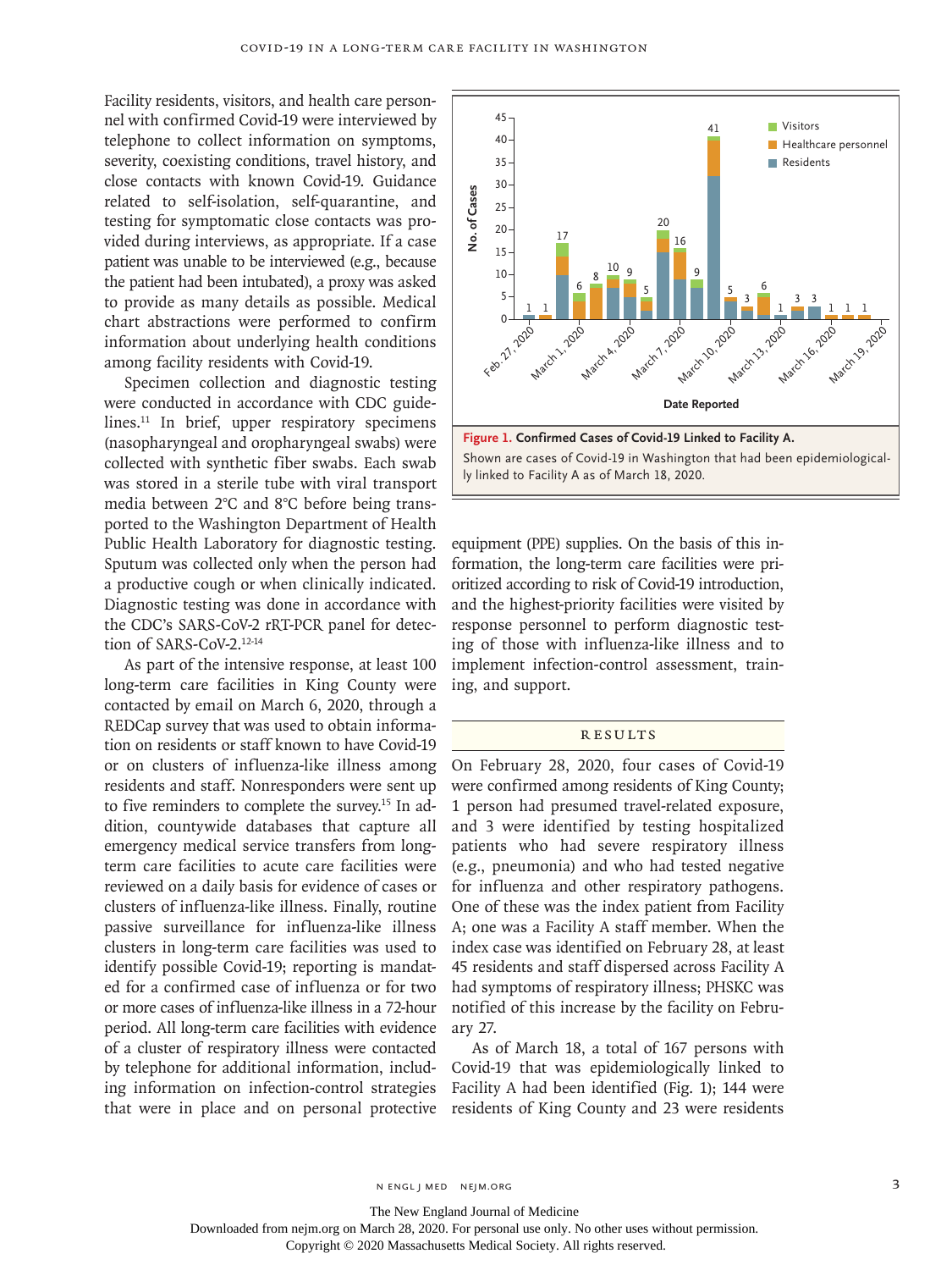| Table 1. Demographic and Clinical Characteristics of Persons with Confirmed Covid-19 Linked to Facility A.* |                                 |                                               |                               |                      |
|-------------------------------------------------------------------------------------------------------------|---------------------------------|-----------------------------------------------|-------------------------------|----------------------|
| Characteristic                                                                                              | <b>Residents</b><br>$(N = 101)$ | <b>Health Care</b><br>Personnel<br>$(N = 50)$ | <b>Visitors</b><br>$(N = 16)$ | Total<br>$(N = 167)$ |
| Median age (range) - yr                                                                                     | $83(51-100)$                    | $43.5(21-79)$                                 | $62.5(52-88)$                 | $72(21-100)$         |
| $Sex - no. (%)$                                                                                             |                                 |                                               |                               |                      |
| Male                                                                                                        | 32(31.7)                        | 12(24.0)                                      | 11(68.8)                      | 55 (32.9)            |
| Female                                                                                                      | 69 (68.3)                       | 38 (76.0)                                     | 5(31.2)                       | 112(67.1)            |
| Hospitalized - no. (%)                                                                                      |                                 |                                               |                               |                      |
| Yes                                                                                                         | 55 (54.5)                       | 3(6.0)                                        | 8(50.0)                       | 66 (39.5)            |
| <b>No</b>                                                                                                   | 9(8.9)                          | 44 (88.0)                                     | 8(50.0)                       | 61(36.5)             |
| Unknown                                                                                                     | 37 (36.6)                       | 3(6.0)                                        | 0                             | 40 (24.0)            |
| Died — $no.$ (%)                                                                                            |                                 |                                               |                               |                      |
| Yes                                                                                                         | 34 (33.7)                       | 0                                             | 1(6.2)                        | 35 (21.0)            |
| <b>No</b>                                                                                                   | 67(66.3)                        | 50 (100.0)                                    | 15(93.8)                      | 132 (79.0)           |
| Chronic underlying conditions - no. (%) +                                                                   |                                 |                                               |                               |                      |
| Hypertension:                                                                                               | 68 (67.3)                       | 4(8.0)                                        | 2(12.5)                       | 74 (44.3)            |
| Cardiac disease                                                                                             | 61(60.4)                        | 4(8.0)                                        | 3(18.8)                       | 68 (40.7)            |
| Renal disease                                                                                               | 41 (40.6)                       | $\mathbf{0}$                                  | 2(12.5)                       | 43 (25.7)            |
| Diabetes mellitus                                                                                           | 32 (31.7)                       | 5(10.0)                                       | 1(6.2)                        | 38 (22.8)            |
| Obesity                                                                                                     | 31(30.7)                        | 3(6.0)                                        | 3(18.8)                       | 37(22.2)             |
| Pulmonary disease                                                                                           | 32 (31.7)                       | 2(4.0)                                        | 2(12.5)                       | 36 (21.6)            |
| Cancer                                                                                                      | 15(14.9)                        | $\mathbf{0}$                                  | $\mathbf{0}$                  | 15(9.0)              |
| Compromised immune system                                                                                   | 9(8.9)                          | $\mathbf 0$                                   | $\mathbf 0$                   | 9(5.4)               |
| Liver disease                                                                                               | 6(5.9)                          | $\Omega$                                      | $\Omega$                      | 6(3.6)               |

Data are for persons with confirmed Covid-19 that was epidemiologically linked to Facility A, including residents of King County and Snohomish County, from February 27 through March 18, 2020.

† For chronic underlying conditions, "no" and "unknown" are combined. Percentages represent the number of cases with information on the coexisting condition, irrespective of missing data. Data on chronic underlying conditions were missing for 1 resident, 5 health care personnel, and 1 visitor.

‡ Hypertension was the only chronic underlying condition in 7 residents, 2 health care personnel, and 1 visitor.

of Snohomish County. Cases of Covid-19 occurred among facility residents (101 persons), health care personnel (50), and visitors (16) (Table 1). Among facility residents, 118 were tested; 101 results were positive and 17 negative. Most affected persons had respiratory illness consistent with Covid-19; however, chart review of facility residents found that in 7 cases no symptoms had been documented. Clinical presentation ranged from mild (no hospitalization) to severe, including 35 deaths by March 18. Reported dates of symptom onset ranged from February 15 to March 13. The median age of the patients was 83 years (range, 51 to 100) among facility residents, 62.5 years (range, 52 to 88) among visitors, and 43.5 years (range, 21 to 79)

among facility personnel; 112 patients (67.1%) were women (Table 1). The hospitalization rates for residents, visitors, and staff were 54.5%, 50.0%, and 6.0%, respectively. As of March 18, the preliminary case fatality rate was 33.7% for residents and 6.2% for visitors; no staff members had died. Most (94.1% of 101) facility residents had chronic underlying health conditions, with hypertension (67.3%), cardiac disease (60.4%), renal disease (40.6%), diabetes mellitus (31.7%), pulmonary disease (31.7%), and obesity (30.7%) being most common. Of the coexisting conditions evaluated, hypertension was the only underlying condition present in 7 facility residents with Covid-19. The 50 health care personnel with con-

The New England Journal of Medicine

Downloaded from nejm.org on March 28, 2020. For personal use only. No other uses without permission.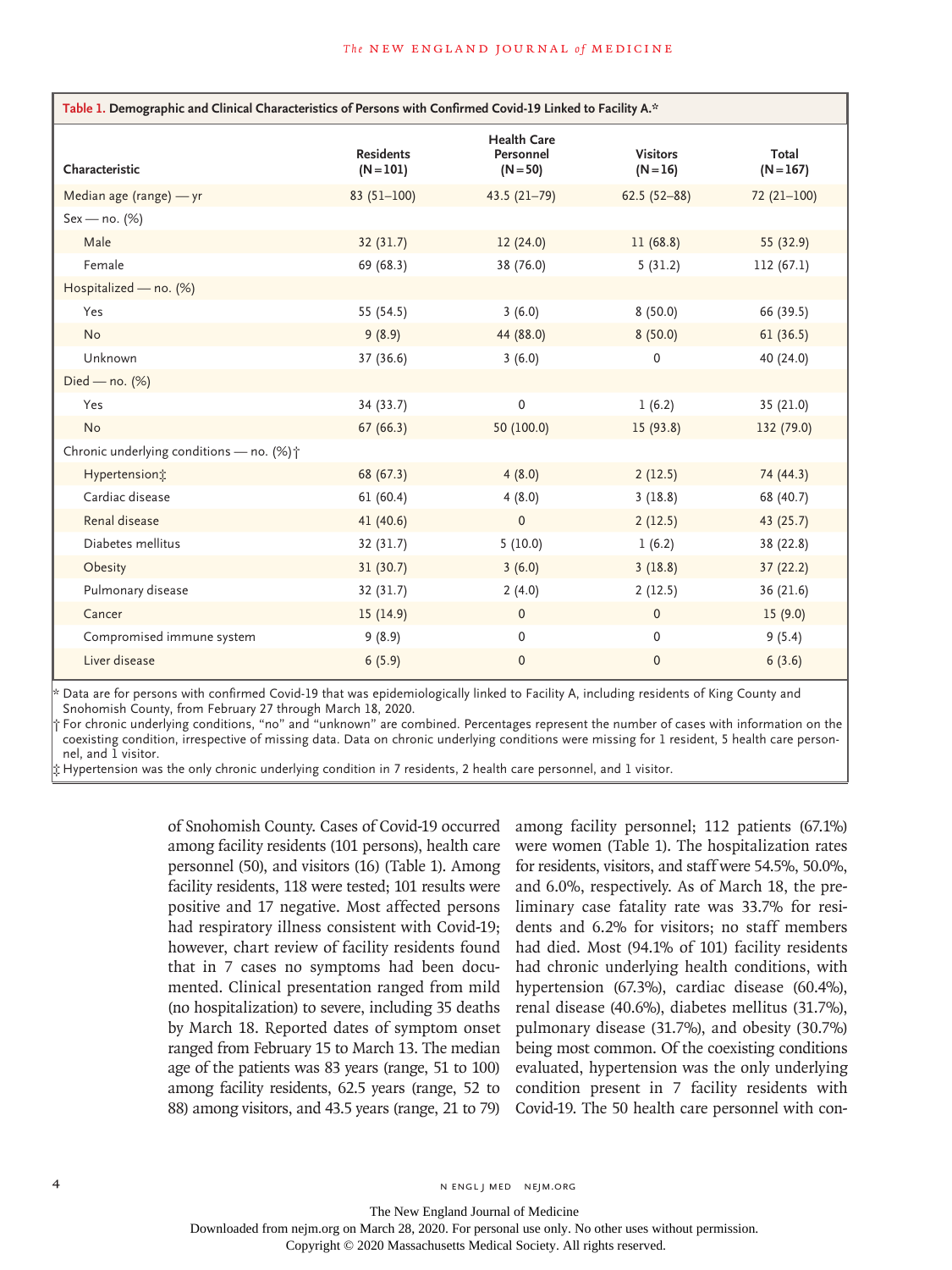firmed Covid-19 worked in the following occupational categories: physical therapist, occupational therapist assistant, speech pathologist, environmental care (housekeeping, maintenance), nurse, certified nursing assistant, health information officer, physician, and case manager.

Through ongoing surveillance and outreach to provide technical assistance with infection prevention and control to long-term care facilities (e.g., nursing homes, assisted living), a total of 30 King County facilities with at least one confirmed Covid-19 case, including Facility A, were identified by March 18. Of the first 8 facilities affected after Facility A, at least 3 had clear epidemiologic links to Facility A (Fig. 2). Two of the facilities with definitive epidemiologic links had staff working both at that facility and at Facility A; the third facility had received two patient transfers from Facility A. Information received from surveys of long-term care facilities and on-site visits identified factors that were likely to have contributed to the vulnerability of these facilities, including staff who had worked while symptomatic; staff who worked in more than one facility; inadequate familiarity with and adherence to PPE recommendations; challenges to implementing proper infection control practices, including inadequate supplies of PPE and other items (e.g., alcohol-based hand sanitizer); delayed recognition of cases because of a low index of suspicion; limited availability of testing; and difficulty identifying persons with Covid-19 on the basis of signs and symptoms alone. Examples of specific PPE challenges included an initial lack of available eye protection, frequent changes in PPE types because supply chains were disrupted and PPE was being obtained through various donations or suppliers, and a need for a designated staff member to observe PPE use to ensure that staff were consistent with safe PPE handling (e.g., not touching or adjusting face protection, primarily face masks, during extended use). Working collaboratively, state and local health departments and CDC staff provided five focused PPE trainings for facility staff, including donning and doffing demonstrations and practice, and three additional basic infection control visits, including hand hygiene assessments, audits of PPE use, and reviews of environmental cleaning and disinfection practices.





The first nine long-term care facilities (e.g., nursing homes or assisted living facilities) in King County with one or more confirmed cases of Covid-19 are shown according to the date of the first confirmed case. Facilities are those identified as of March 9, 2020. The direction of potential introduction of Covid-19 from one facility to another is unknown.

#### Discussion

The vulnerability of long-term care facilities to respiratory disease outbreaks, including influenza and other commonly circulating human coronaviruses such as the common cold, is well recognized.16,17 As this report shows, the spread of Covid-19 reflected the same vulnerability in at least one long-term care facility. In total, 167 confirmed cases of Covid-19 had been identified among residents, personnel, and visitors as of March 18, and 30 skilled nursing and assisted living facilities in King County had identified at least one confirmed case of Covid-19. Staff working in multiple facilities while ill and transfers of patients from one facility to another potentially introduced Covid-19 into some of these facilities. The transmission within Facility A and to other facilities in the area posed a serious threat to the medically vulnerable population residing within long-term care facilities and strained the local acute care hospitals. Although the use of vaccine and antiviral medications can be effective in reducing the spread of influenza in longterm care facilities, such interventions are not currently available for Covid-19.18 Residents and health care personnel at long-term care facilities are at risk for Covid-19 transmission and severe

The New England Journal of Medicine

Downloaded from nejm.org on March 28, 2020. For personal use only. No other uses without permission.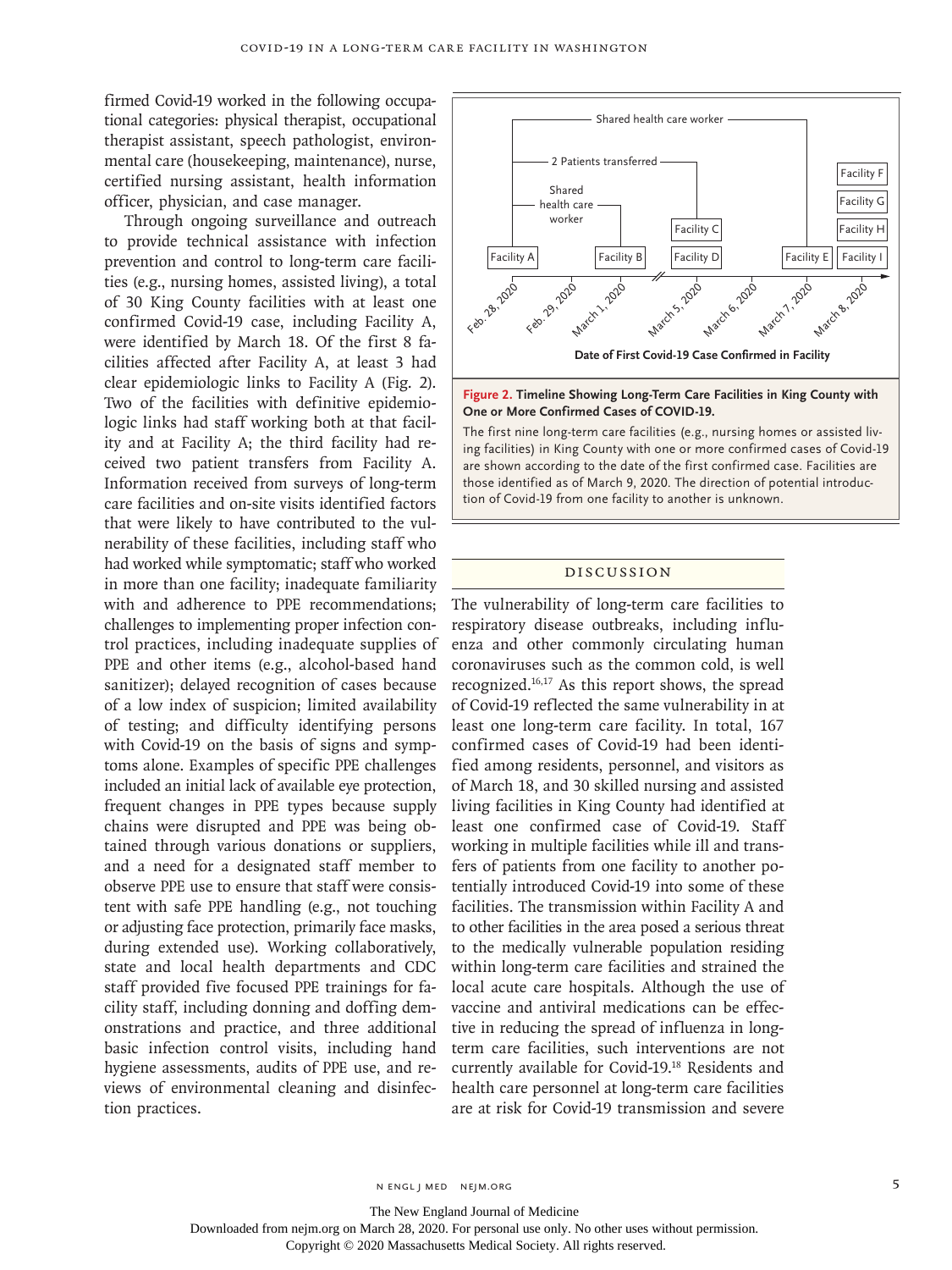outcomes, particularly for residents who are predominantly at advanced ages and have underlying medical conditions. Publicly available information on staffing and quality measures shows no indication that baseline practices at Facility A placed residents at greater risk than residents at other similar facilities.

This investigation had a number of limitations. Not all residents and staff were interviewed and tested for SARS-CoV-2, which might have led to under-ascertainment of infections, particularly for those who were presymptomatic or asymptomatic. For example, at another facility (Facility B) that had a subsequent Covid-19 outbreak epidemiologically linked to Facility A, swabbing of all residents revealed that infections with low cycle threshold values (indicating a large quantity of viral RNA) occurred among some residents who did not have symptoms.<sup>19</sup> There was not a complete roster of visitors to Facility A, and it is possible that some infections among visitors were also missed by these surveillance and investigation efforts. Because symptom onset dates were not available in many cases, the epidemic curve is presented by date of report; however, this does not adequately represent the timing of disease onset in the facility, given that the median time from symptom onset to diagnosis in this cohort was 8 days but had considerable variability. Finally, case ascertainment and testing ramped up after the outbreak was recognized at Facility A, but there could have been infections and transmission at other facilities in the area earlier.

On March 10, 2020, the governor of Washington implemented mandatory screening of health care workers and visitor restrictions for all licensed nursing homes and assisted living facilities.20 These strategies are coordinated and supported by public health authorities, partnering health care systems, regulatory agencies, and their respective governing bodies.20-23 Local and state authorities strengthened prevention and mitigation strategies targeting transmission of Covid-19 and other respiratory viruses in long-term care facilities that include screening and restricted access policies for visitors and nonessential personnel; screening of health care personnel, including measurement of body temperature and interviewing for presence of respiratory symptoms, to identify and exclude symptomatic workers; strategies for close clinical monitoring of residents; social distancing, including restricting resident movement and group activities; staff training on infection prevention and control and PPE use; and establishment of plans for county and state coordination of needs and contingency plans for acquiring PPE in anticipation of delays or interruptions in supply.20,22,24,25 In addition to education, hands-on training, and maintaining adequate supplies, facilities need to reinforce staff adherence to infection prevention and control practices with regular auditing and feedback from observation of staff workflow. Substantial disruptions, such as staff absenteeism and increased workload, may affect the consistency with which these practices are implemented and monitored. The impact of these policies in protecting longterm care facilities should continue to be evaluated, along with the role of serial testing strategies to identify infected staff or patients as testing reagents and supplies become more available.

The experience described here indicates that outbreaks of Covid-19 in long-term care facilities can have a considerable impact on vulnerable older adults and local health care systems. The findings also suggest that once Covid-19 has been introduced into a long-term care facility, it has the potential to spread rapidly and widely. This can cause serious adverse outcomes among facility residents and staff, which underscores the importance of proactive steps to identify and exclude potentially infected staff and visitors, early recognition of potentially infected patients, and implementation of appropriate infection prevention and control measures.<sup>21-24,26</sup> Lessons learned from this initial cluster can provide valuable guidance for long-term care facilities in other parts of the United States.

The findings and conclusions in this report are those of the authors and do not necessarily represent the official position of the Centers for Disease Control and Prevention.

Disclosure forms provided by the authors are available with the full text of this article at NEJM.org.

A data sharing statement provided by the authors is available with the full text of this article at NEJM.org.

We thank the facility residents; the staff of Facility A for their ongoing efforts to provide care in the face of these challenges; staff at the local and state health departments responding to this public health emergency; staff at the Washington State Department of Health Public Health Laboratories and at the CDC Laboratories for their dedication; the acute care hospitals and their staff who have provided and continue to provide care for those affected by COVID-19; CDC staff at the Emergency Operations Center; and members of the Covid-19 response teams at the local, state, and national levels for their unwavering commitment in the face of this global public health emergency.

The New England Journal of Medicine

Downloaded from nejm.org on March 28, 2020. For personal use only. No other uses without permission.